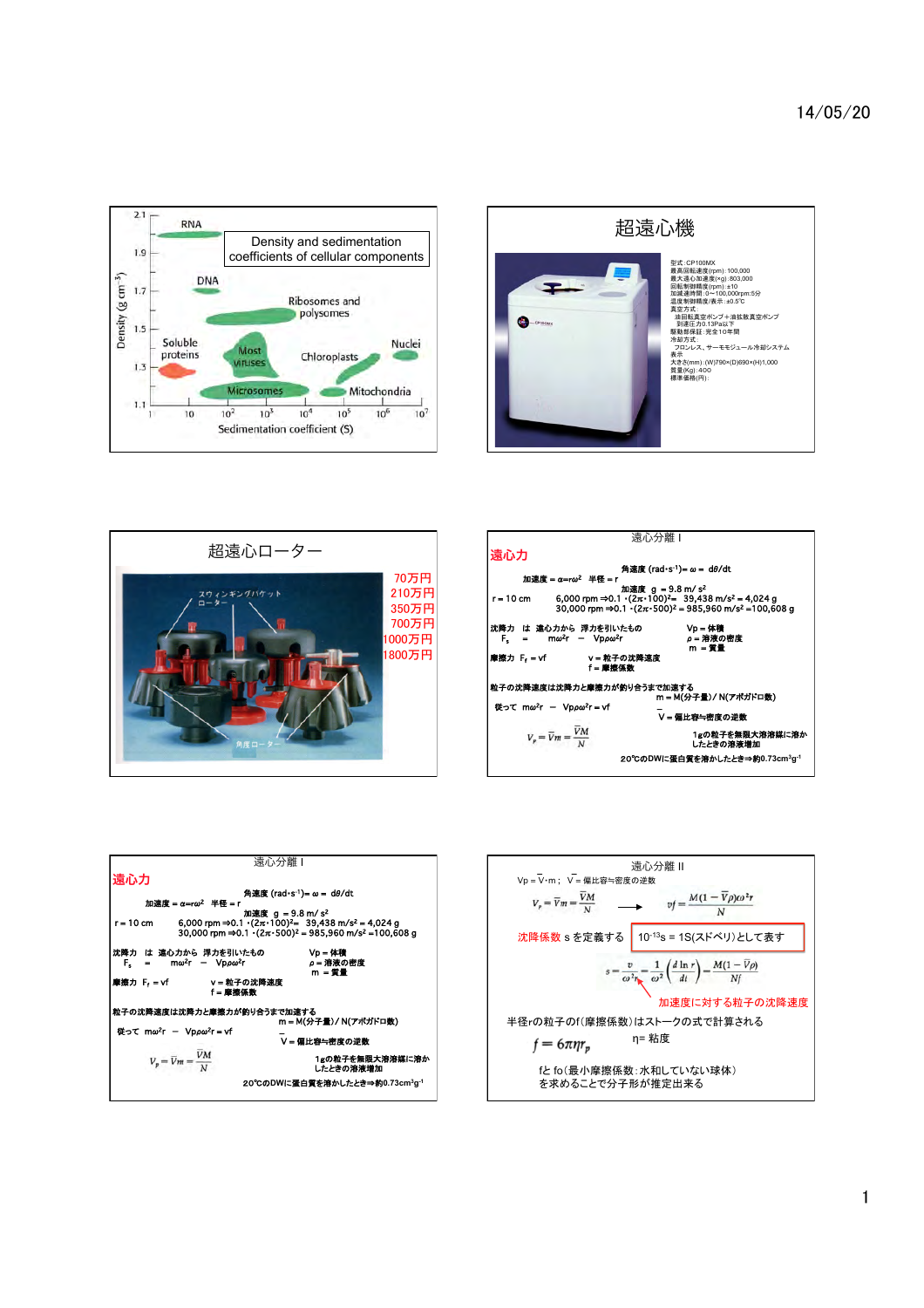| <b>Protein</b>                                   | Mulecular<br>Mans (KD) | Partial Specific<br>Volume <sub>V</sub> <sub>1</sub><br>$\{cm\}$ - $\equiv$ $\gamma$ | Sedamentation<br>Coefficient.<br>$x_{\text{Hav}}$ (5). | Frienonal<br>Ratia.<br>H1. |
|--------------------------------------------------|------------------------|--------------------------------------------------------------------------------------|--------------------------------------------------------|----------------------------|
| Lipase (milk)                                    | 87                     | 0.714                                                                                | 114.                                                   | 1.190                      |
| Ribonschase A (bovine paneress)                  | 12h                    | 0.707                                                                                | 3.00                                                   | 1,066                      |
| Cytochrome e (boying heart).                     | 13.4                   | 0.128                                                                                | 1.73                                                   | 1.198                      |
| Minglobia (horse hi-arr)                         | 36.9                   | (1.74)                                                                               | 2.04                                                   | 1.1U5                      |
| a-Chysotrypan (buyina paicreas)                  | 21.6                   | 0.736                                                                                | 2.40                                                   | 1.130                      |
| Crotoxin Garthanake)                             | 29.9                   | 0.704                                                                                | 3.14                                                   | 1.725                      |
| Concannatin B (inck buin)                        | 42.5                   | <b>U.T.WE</b>                                                                        | $5 - 51$                                               | 1247                       |
| Daphiberia toxin-                                | 70.4                   | 0.756                                                                                | 4.041                                                  | 1.296                      |
| <b>Cytochrome</b> oxidays ( <i>P. accommuni-</i> | 89.8                   | 0.730                                                                                | 5.001                                                  | 1.240                      |
| Lactate debudrogenise H (chicken)                | 1.01                   | 0.740.                                                                               | 7.31                                                   | 4.330                      |
| Catalase (horse liver).                          | 222                    | 0.715                                                                                | 11.20                                                  | $1 - 344$                  |
| Eibrinosics (homan)                              | $3-81$                 | 11.725                                                                               | 763                                                    | 2,3360                     |
| Hemocyania (squart)                              | 612                    | 15/724                                                                               | 19.50.                                                 | 1.356                      |
| Gintanuae debydrogenaar (boyun liver).           | 1015                   | 0.750                                                                                | 26.60                                                  | 1.7%                       |
| Turnin vellow messac visus projects              | 3013                   | (1.740)                                                                              | 48,803                                                 | D470                       |
|                                                  |                        | <b>ROVINE</b><br><b>CHYMOTRYPSIN</b><br><b>COMPLEXED TO BPTI</b>                     |                                                        |                            |